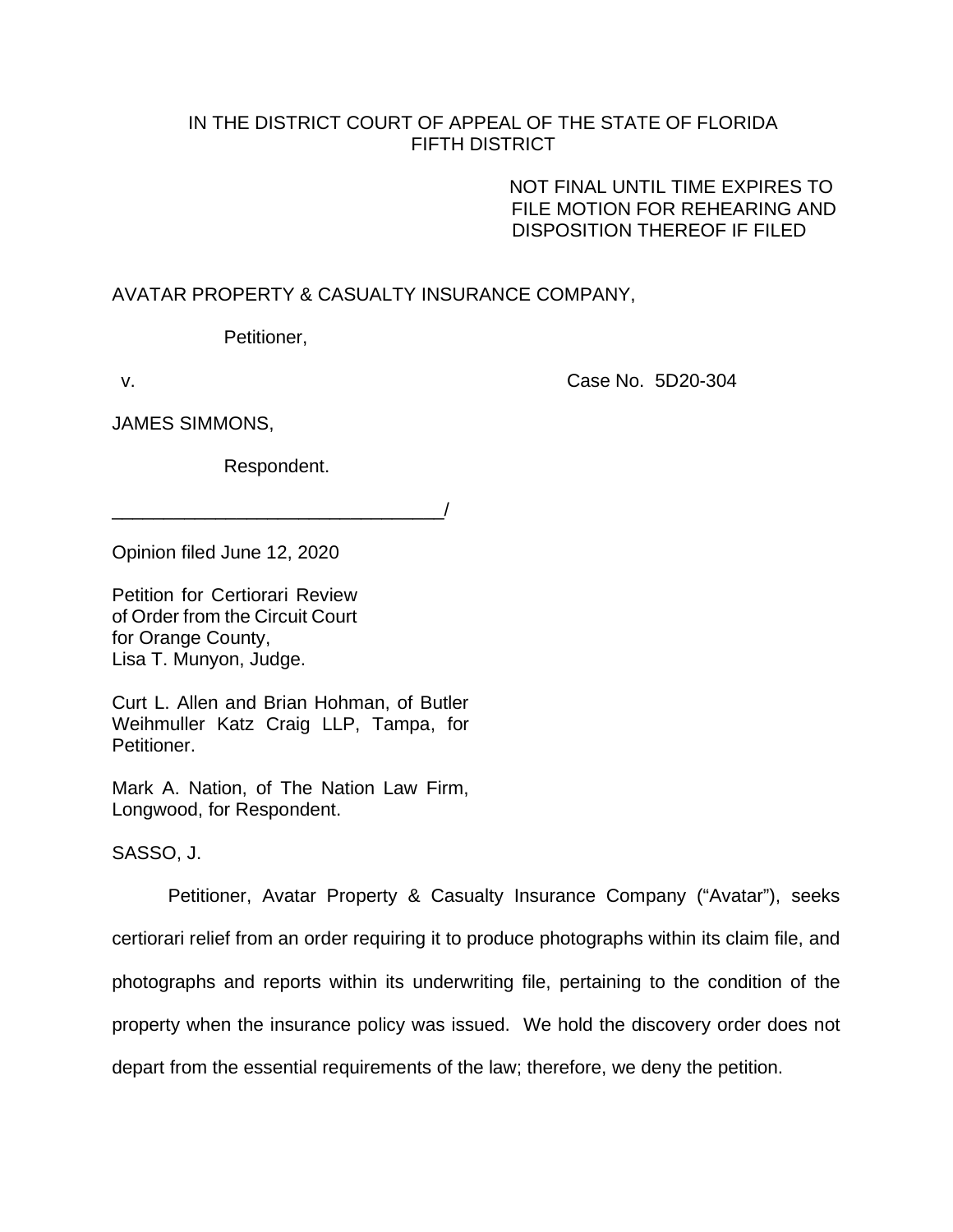Following damages sustained to his home that was insured by Avatar, Respondent James Simmons ("Simmons") sued Avatar for breach of contract, alleging that Avatar failed to perform under the insurance policy. During discovery, Simmons served on Avatar a request for production, including the two requests giving rise to this Petition:

5. Any and all videos and photographs in [Avatar's] possession related to [Simmons's] claim in their native digital format.

9. The complete underwriting file with regard to [Avatar's] issuance of insurance on the subject risk, and all renewals.

In response to the requests at issue, Avatar objected "to the extent [the request] seeks documents protected by the work product doctrine and attorney client privilege." Avatar further objected, stating "[t]he request also calls for Avatar to produce documents from its claim file and/or documents that relate to its internal claims handling procedures . . . ." Simmons moved to overrule Avatar's objections and to compel discovery, arguing there is no claim file privilege and that the requested information was prepared in the routine, normal course of claims handling.

At a hearing on Simmons's motion, the issues were narrowed and discussion turned to limited production of certain photographs. The trial court gave Avatar multiple opportunities to explain why the photographs at issue, and only the photographs, were protected by the work product privilege. Each time Avatar again asserted a categorical privilege, arguing, for example, the photographs were "part of the claims file, and that's work product."

Ultimately, the trial court entered an order requiring Avatar to produce photographs in native digital format (in response to request 5) and reports and photographs in native

2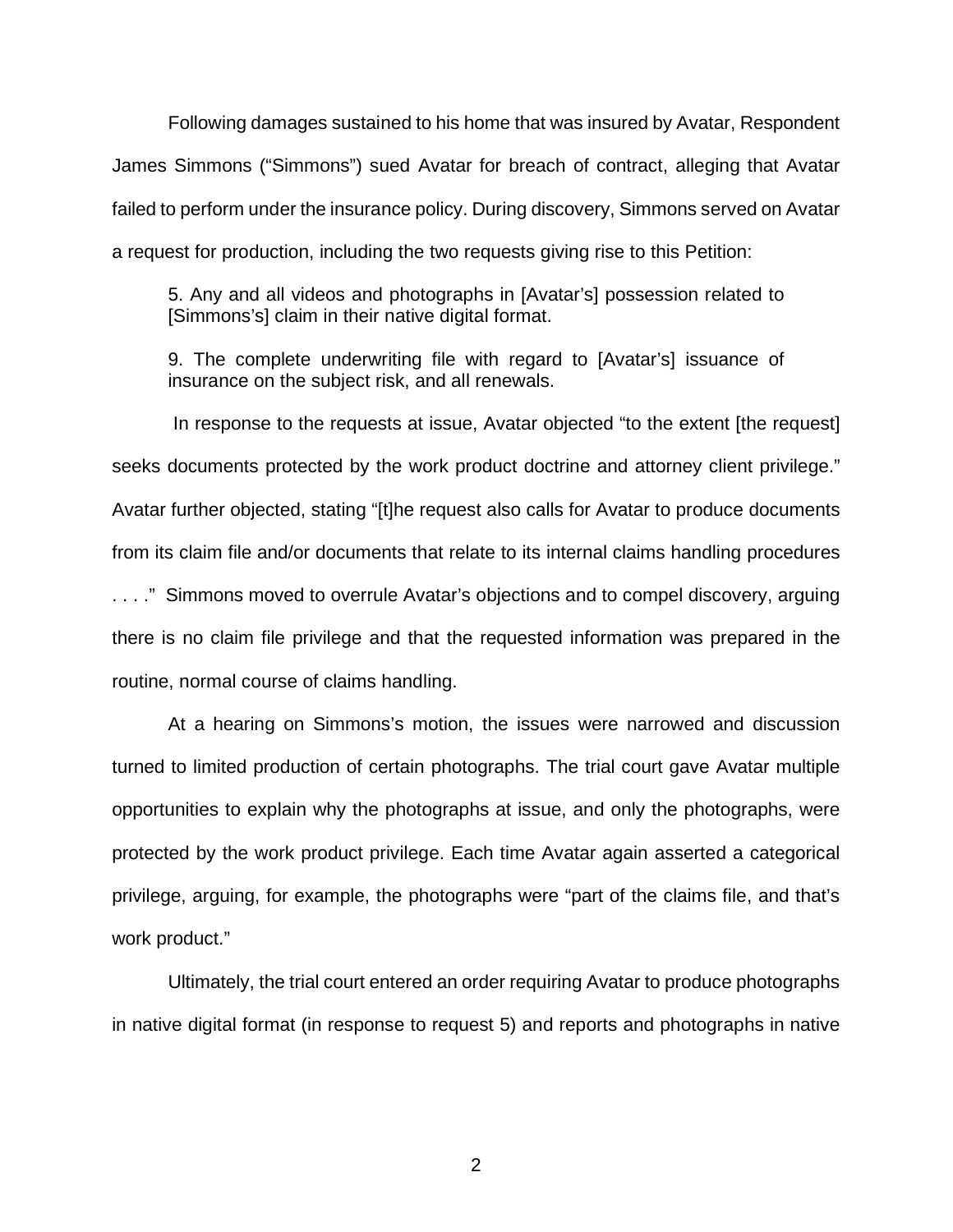digital format (in response to request  $9$ ).<sup>[1](#page-2-0)</sup> Subsequently, Avatar filed a timely petition for writ of certiorari, arguing that the order departed from the essential requirements of law by compelling disclosure of privileged, irrelevant materials from Avatar's claim and underwriting files, and by failing to make the necessary supporting findings.

Certiorari lies to review a trial court's order compelling production of privileged documents because of the potential for irreparable harm. *Montanez v. Publix Super Mkts., Inc.*, 135 So. 3d 510, 512 (Fla. 5th DCA 2014). Even so, an appellate court may grant certiorari relief only where the petitioner demonstrates that the discovery order at issue constitutes a departure from the essential requirements of the law. *Finn Law Grp., P.A. v. Orange Lake Country Club, Inc.*, 206 So. 3d 169, 170 (Fla. 5th DCA 2016). Departure from the essential requirements of the law is more than mere legal error and instead occurs "when there has been a violation of a clearly established principle of law resulting in a miscarriage of justice." *Combs v. State*, 436 So. 2d 93, 95-96 (Fla. 1983). Under this framework, we consider whether the discovery order at issue so departs.

It is well-settled that "under the work-product doctrine, documents prepared by or on behalf of a party *in anticipation of litigation* are not discoverable." *Liberty Mut. Fire Ins. Co. v. Kaufman*, 885 So. 2d 905, 910 (Fla. 3d DCA 2004) (citing Fla. R. Civ. P. 1.280(b)(3)). However, it is equally established that the party asserting privilege has the burden to prove such a privilege should apply. *See, e.g.*, *Hartford Acc. & Indem. Co. v. McGann,* 402 So. 2d 1361, 1362 (Fla. 4th DCA 1981) ("If objection is made necessitating a court hearing, then in the case of a party objecting on grounds of

<span id="page-2-0"></span><sup>&</sup>lt;sup>1</sup> The order also required Avatar to file a privilege log in response to Simmons's request for "all non-privileged portions of the claim file." However, Avatar does not challenge that portion of the order in its Petition.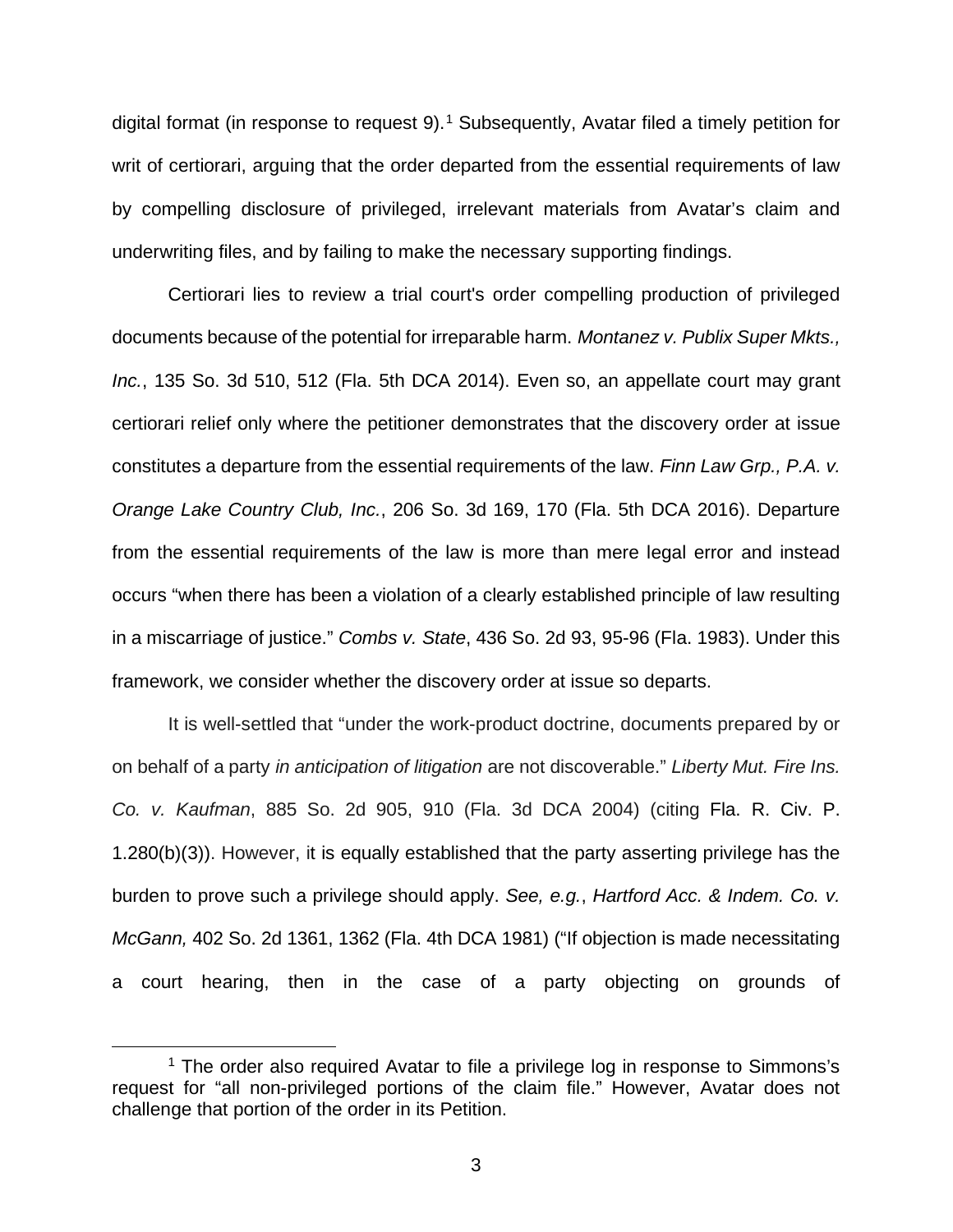the work product privilege, that party has the burden, first of showing the privilege."); *see also Kaufman*, 885 So. 2d at 910 (explaining that "the party objecting to the discovery . . . maintains the burden to show that the materials were compiled in response to some event which foreseeably could be made the basis of a claim against the insurer") (citation omitted). And a party generally cannot carry this burden with a bare assertion that a specific document is held within its claim file. *Homeowners Choice Prop. & Cas. Ins. Co. v. Avila*, 248 So. 3d 180, 184 (Fla. 3d DCA 2018) (finding there is no "claims file privilege").

As this Court has observed:

Even if . . . a "claims file" is work product, it is not necessarily true that *every* document in a claim file is work product. Putting a document in a claim file doesn't make it immune; it is only immune if it *is* work product.

*Bankers Sec. Ins. Co. v. Symons*, 889 So. 2d 93, 96 (Fla. 5th DCA 2004); *see also Avila*, 248 So. 3d at 184-85 ("[A] specifically-articulated document request for 'photographs of the alleged property damage' may require either (a) production of such photographs, or (b) disclosure on a privilege log with a specifically-articulated basis for protection from discovery, even if those photographs have been filed with other non-discoverable, claimrelated documents in the insurer's 'claims file' and coverage remains in dispute.").

Here, the basis for Avatar's objection to the request at issue was work product privilege. But despite prodding from the trial court, and after multiple opportunities to do so, Avatar never attempted to demonstrate that the photographs at issue were prepared in anticipation of litigation. Furthermore, Avatar did not attempt to establish the basis for its objection with documentary evidence, such as a supporting affidavit. Instead, Avatar only asserted a categorical "claims file" or "underwriting file" privilege.

4